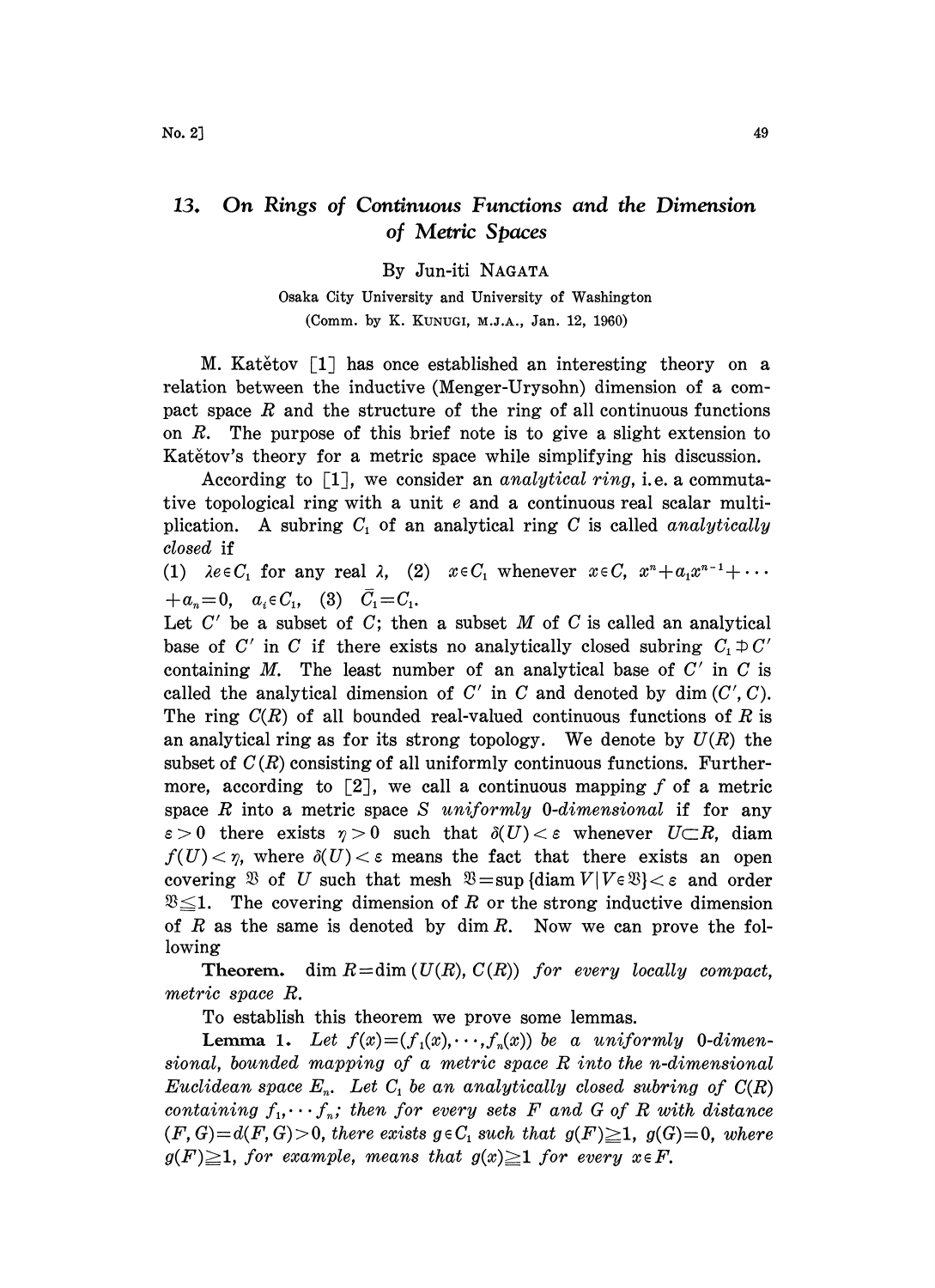50 **J. NAGATA** [Vol. 36,

*Proof.* Let  $d(F, G) = \varepsilon > 0$  and take  $\eta > 0$  such that diam  $f(U) < \eta$ for  $U\subset \mathbb{R}$  implies  $\delta(U)<\varepsilon$ . Choosing  $\xi>0$  such that diam  $\prod_{i=1}^{\infty}(r_i-2\xi)$ ,  $r_i+2\xi$  or every  $r_i$ , we cover  $f(R)$  with finitely many cubes

$$
I_k = \prod_{i=1}^n \left[ r_{ki} - \xi, \ r_{ki} + \xi \right], \quad k = 1, \cdots, l.
$$
  
Let 
$$
U_k = f^{-1}(I_k), \quad V_k = f^{-1}(J_k),
$$
  
where 
$$
J_k = \prod_{i=1}^n \left( r_{ki} - 2\xi, \ r_{ki} + 2\xi \right).
$$

It easily follows from  $f_i \in C_1$  that  $f_{ki} = (2\xi - |f_i - r_{ki}|) \frac{1}{\xi} \in C_1$ , and hence  $\bar{f}_k=\prod_{i=1}^n f_{ki} \in C_1$ . Then

$$
\overline{f}_k(x) \ge 1 \quad \text{for every} \quad x \in U_k,
$$
  

$$
\overline{f}_k(x) > 0 \quad \text{for every} \quad x \in V_k,
$$
  

$$
\overline{f}_k(x) = 0 \quad \text{for every} \quad x \in \overline{V}_k - V_k.
$$

Since diam  $f(V_k)$ =diam  $J_k < \eta$ , we can find an open covering  $\mathfrak{B}_k$  of  $V_k$ with mesh  $\mathfrak{B}_k < \varepsilon$ , order  $\mathfrak{B}_k \leq 1$ . It is easy to see that  $S(F, \mathfrak{B}_k) = W_k$ is an open closed set of  $V_k$  satisfying  $W_{k} \cap G = \emptyset$ ,  $W_k \supset F \cap V_k$ . Now we define a function  $g_k$  by

$$
g_k(x) = \overline{f}_k(x), \quad x \in W_k,
$$
  

$$
g_k(x) = 0, \qquad x \notin W_k.
$$

Then since  $g_k$  clearly satisfies  $g_k \in C(R)$  and  $g_k^2 - \overline{f}_k g_k = 0$  for  $\overline{f}_k \in C_1$ , we get  $g_k \in C_1$  satisfying  $g_k(F \n\sim U_k) \geq 1$ ,  $g_k(G)=0$ ,  $g_k \geq 0$ . Letting  $g=\sum_{k=0}^{k} g_k$ we have an element g of  $C_1$  satisfying  $g(F) \geq 1$ ,  $g(G)=0$ ,  $g \geq 0$ .

**Lemma 2.** dim  $R \geq$  dim  $(U(R), C(R))$  for every metric space R.

*Proof.* If dim  $R \leq n$ , then by [2] there exists a uniformly 0dimensional, bounded mapping  $f(x)=(f_1(x),\dots,f_n(x))$  of R into  $E_n$ . Hence any analytically closed subring  $C_1$  of  $C(R)$  containing  $f_1, \dots, f_n$ also contains, for every disjoint closed sets F and G with  $d(F, G) > 0$ ,  $\varphi \in C_1$  such that  $\varphi(F)=0$ ,  $\varphi(G) \geq 1$  by Lemma 2. Hence by an analogous theorem to that of E. Hewitt [3, Theorem 1], we get, for every  $\overline{\varphi} \in U(R)$ and  $\varepsilon > 0$  a polynomial  $P(\varphi_1, \dots, \varphi_k)$  in  $\varphi_i \in C_1$ ,  $i=1,\dots, k$  such that  $|\overline{\varphi}-P(\varphi_1,\dots,\varphi_n)|<\varepsilon$ . Therefore  $\overline{\varphi}\in C_1=C_1$ , which implies  $C_1\supseteq U(R)$ . Thus  $(f_1, \dots, f_n)$  is an analytical base of  $U(R)$  in  $C(R)$ , i.e. dim  $(U(R))$ ,  $C(R)$ )  $\leq n$ .

**Lemma 3.** dim  $R \leq$  dim  $(U(R), C(R))$  for every locally compact, metric space R.

*Proof.* Let  $(f_1, \dots, f_n)$  be an analytical base of  $U(R)$  in  $C(R)$ ; then  $f(x)=(f_1(x),\dots,f_n(x))$  is a bounded continuous mapping of R onto a subset  $f(R)$  of  $E_n$ . Since R is locally compact, there is a locally finite closed covering  ${R_{\alpha} | \alpha \in \Omega}$  consisting of compact sets  $R_{\alpha}$ . Let li be any finite open covering of  $R_a$ ; then there exists, for every  $q \in f(R)$ ,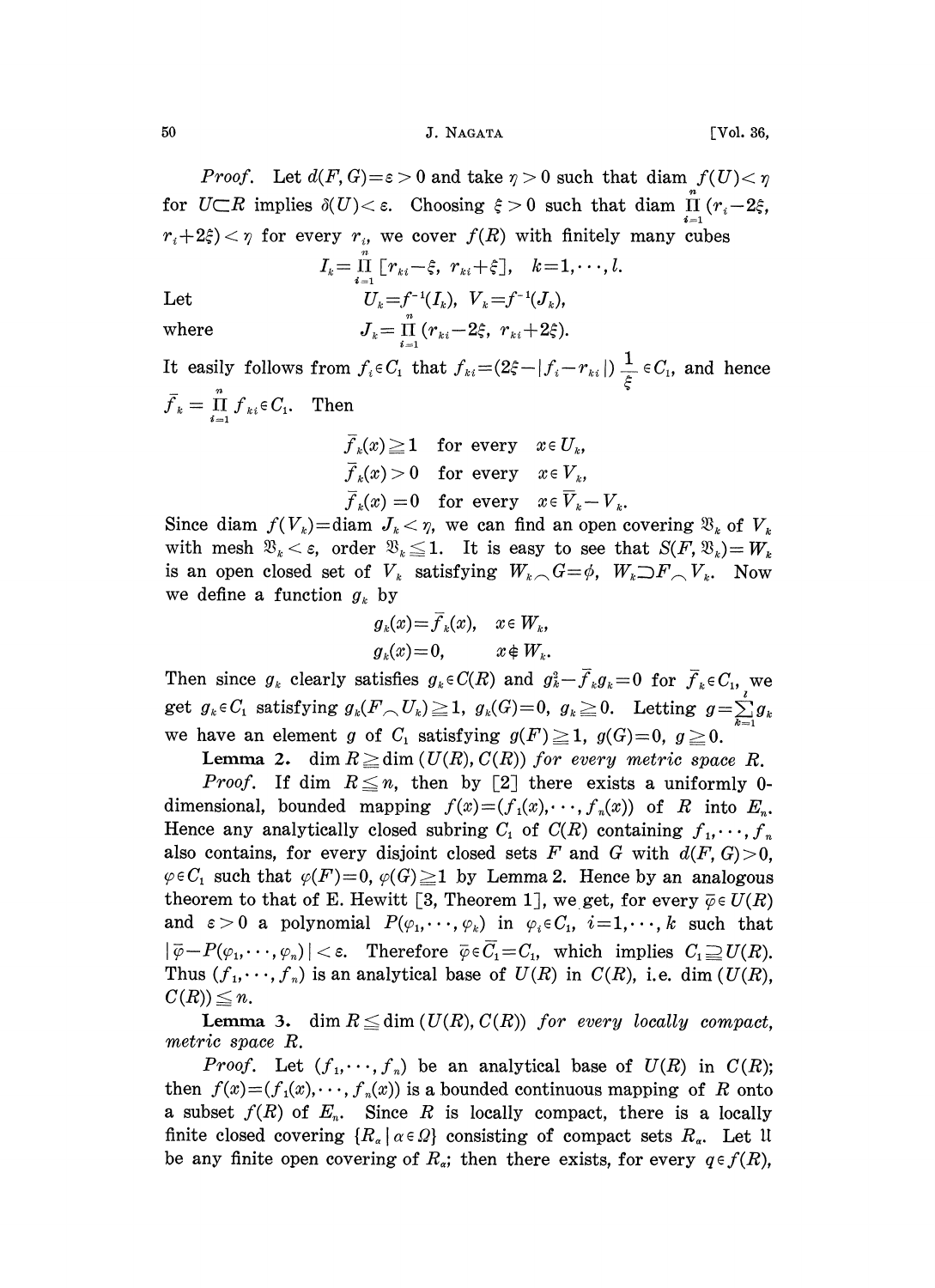a nbd (=neighborhood)  $V(q)$  of q in  $f(R)$  such that  $\delta(f^{-1}V(q)) \leq \mathfrak{U}$ , i.e. there exists an open covering  $\mathfrak{B}$  of  $f^{-1}V(q)$  satisfying  $\mathfrak{B} < \mathfrak{U}$  in  $R_{\alpha}$  and order  $\mathfrak{B} \leq 1$ . It is enough to prove this proposition just for every binary open covering  $\mathfrak l$  of  $R_{\alpha}$ . For we can find, for every finite open covering 11 of  $R_{\alpha}$ , binary open coverings  $\mathfrak{u}_1,\dots,\mathfrak{u}_k$  of  $R_{\alpha}$  satisfying  $\mathfrak{U}_1 \wedge \cdots \wedge \mathfrak{U}_k \leq \mathfrak{U}$ . Then  $\delta(f^{-1}V_i(q)) \leq \mathfrak{U}_i$ ,  $i=1,\dots,k$  for nbds  $V_i(q)$ ,  $i=1$ ,  $\cdots$ , k of q imply  $\delta(f^{-1} \bigcap_{i=1}^k V_i(q)) \leq \mathfrak{U}$ . Now assume the contrary, i.e. let F and G be disjoint closed sets of  $R_a$  such that  $\delta(f^{-1}V(q)) \leq F^c, G^c$ for every nbd  $V(q)$  of q.

Let  $D = \{g \mid g \in C(R)$ , for every  $\varepsilon > 0$ , there exist a nbd  $V(q)$  of q in  $f(R)$  and an open covering U of  $f^{-1}V(q)$  such that mesh  $g(1) < \varepsilon$  and order  $\mathfrak{U} \leq 1$ , where  $g(\mathfrak{U})$  denotes the covering  $\{g(U) | U \in \mathfrak{U}\}\)$  then D is an analytically closed subring containing  $f_1, \dots, f_n$ . Let us just show that  $g \in D$  whenever  $g \in C(R)$ ,  $g^{n} + a_1 g^{n-1} + \cdots + a_n = 0$ ,  $a_i \in D$ , where this *n* is not related with the number of  $f_i$ . Let us denote by  $g_k(b_1, \dots, b_n)$ ,  $k=1, 2, \dots, n$  the n roots of the equation

$$
y^n+b_1y^{n-1}+\cdots+b_n=0.
$$

Let  $|a_i| \leq K$ ,  $i=1,\dots, n$ ; then since  $g_k(b_1,\dots, b_n)$  are continuous functions of  $b_1, \dots, b_n$  and accordingly are uniformly continuous for  $|b_i| \leq K$ ,  $i=1,\dots,n$ , for any  $\varepsilon > 0$  we can find  $\delta > 0$  such that

> $|b_i-b'_i| < \delta, |b_i| \leq K, |b'_i| \leq K, i=1,\dots,n$  imply  $|g_k(b_1,\dots,b_n)-g_k(b'_1,\dots,b'_n)|<\frac{\varepsilon}{n},\,\,k=1,\dots,n.$

Now let  $V(q)$  be a nbd of q and  $\mathfrak{U}=\{U_r|\gamma\in\Gamma\}$  an open covering of  $f^{-1}V(q)$  such that mesh  $a_i(1) < \delta$ ,  $i=1,\dots, n$  and order  $1 \leq 1$ . Moreover, let

$$
\{x \mid g_k(a_1(x), \dots, a_n(x)) - g(x) = 0, \ x \in U_r\} = U_{k,r},
$$
  
\n
$$
\{U_{k,r} \mid k=1, \dots, n\} = \mathbb{U}_r,
$$
  
\n
$$
\{S^n(U_{k,r}, \mathbb{U}_r) \mid U_{k,r} \in \mathbb{U}_r\} = \mathfrak{B}_r.
$$

Then  $\mathfrak{B}_r$  is an open covering of  $U_r$  with order  $\mathfrak{B}_r \leq 1$  and mesh  $g(\mathfrak{B}_r)$  $<\epsilon$ ; hence  $\mathfrak{B}=\mathfrak{B}_{r}|\gamma\in\Gamma$  is an open covering of  $f^{-1}V(q)$  with order  $\mathfrak{B} \leq 1$  and mesh  $g(\mathfrak{B}) < \varepsilon$ . Thus we get  $g \in D$ . Since  $R_{\alpha}$  is compact, it must be  $d(F, G) > 0$ , and hence there exists a function  $h \in U(R)$  such that  $h(F)=0$ ,  $h(G)=1$ . However, from the assumption D does not contain such a function h, which contradicts the fact that  $(f_1, \dots, f_n)$ is an analytical base of  $U(R)$  in  $C(R)$ . Hence for every finite open covering II of  $R_a$  and for every point q of  $f(R)$  there exists a nbd  $V(q)$ of q satisfying  $\delta(f^{-1}V(q)) \leq \mathfrak{U}$ . Take an open refinement  $\mathfrak{B} = \{V_r | r \in \Gamma\}$  $\mathfrak{B} = \{V_r | \gamma \in \Gamma\}$ <br>  $(V_r) \leq \mathfrak{B}$ , we<br>
order  $\mathfrak{B}_r \leq 1$ . of  $\{V(q) | q \in f(R)\}$  with order  $\mathfrak{B} \leq n+1$ . Then since  $\delta(f^{-1}(V_r)) \leq \mathfrak{B}$ , we can find an open covering  $\mathfrak{B}_r$  of  $f^{-1}(V_r)$  satisfying  $\mathfrak{B}_r \leq \mathfrak{U}$ , order  $\mathfrak{B}_r \leq 1$ . Now  $\mathfrak{B} = \{ \mathfrak{B}_r | r \in \Gamma \}$  restricted in  $R_{\alpha}$  is an open refinement of U with order  $\mathfrak{B} \leq n+1$ . Therefore we can conclude dim  $R_{\alpha} \leq n$ . Hence, by